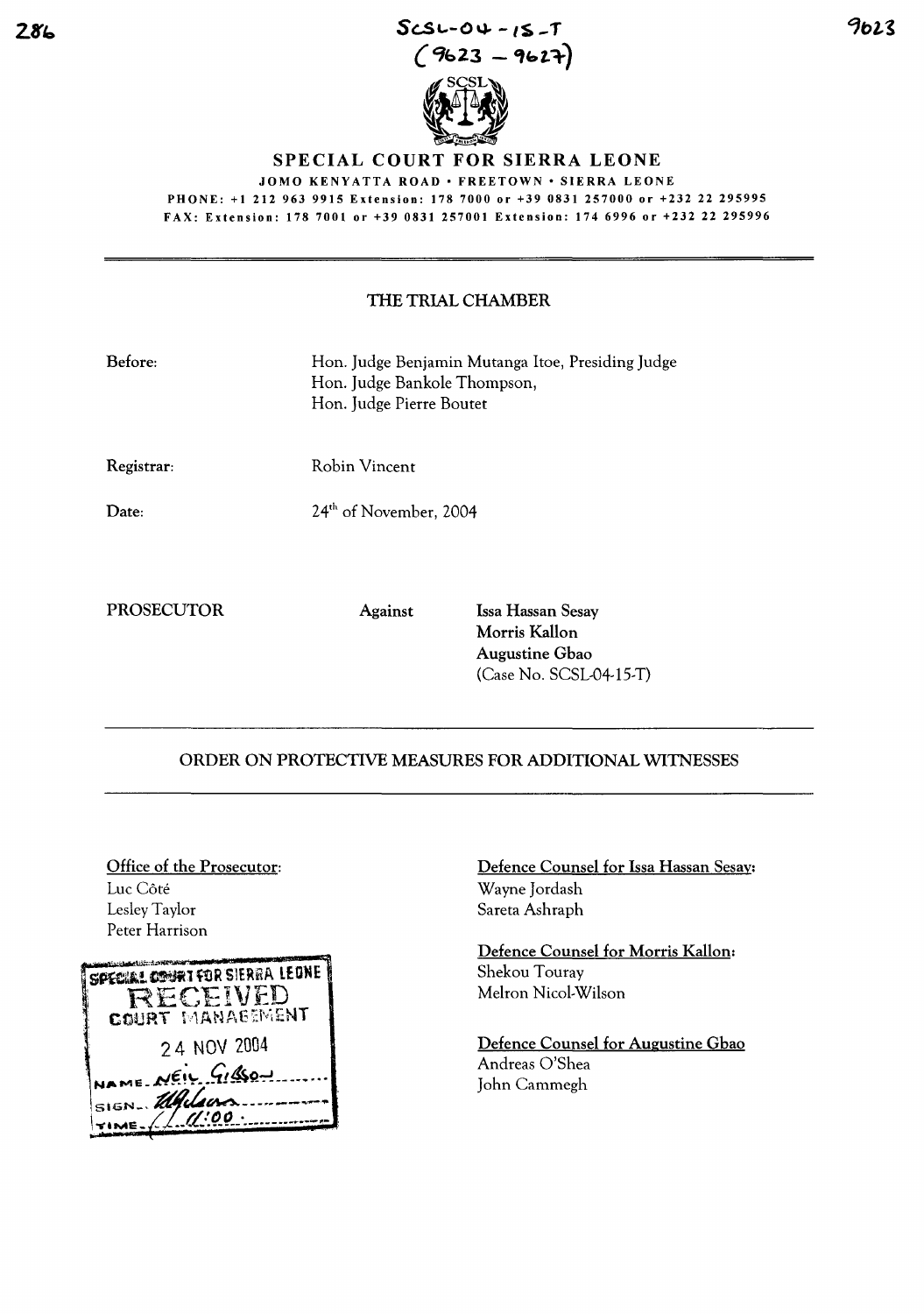THE TRIAL CHAMBER ("Trial Chamber") of the Special Court for Sierra Leone ("Special Court") composed of Hon. Judge Benjamin Mutanga Itoe, Presiding Judge, Hon. Judge Bankole Thompson, and Hon. Judge Pierre Boutet;

NOTING the *Decision* on *the Prosecution Request for Leave* to Can *Additional Witnesses,* delivered on the  $29<sup>th</sup>$  of July, 2004, in which the Trial Chamber found that it was satisfied as to a showing of 'good cause' and permitted the Prosecution to amend its Modified Witness List by adding six further witnesses to it, namely Witness TFl-359, Witness TFl-360, Witness TFl-361, Witness TFl-363, Witness TFl-314 and Witness TFl-362 ("Additional Witnesses");

SEIZED of the Prosecution *Application for Protective Measures for Additional Witnesses Further* to *Trial Chamber* Decision on *Prosecution's* Intention to *Extend Protective Measures for Additional Witnesses of 22 October 2004,* filed on the 2nd of November, 2004, ("Motion") in which the Prosecution requested the extension to the Additional Witnesses of the prescribed set of protective measures currently applicable to the original prosecution witnesses;<sup>1</sup>

NOTING the Decision on *Prosecution Motion for Modification of Protective Measures for Witnesses,* delivered on the  $5<sup>th</sup>$  of July, 2004 ("Decision of the  $5<sup>th</sup>$  of July, 2004"), and in particular Order (p) thereof;

NOTING that in its Response, filed on the 8<sup>th</sup> of November, 2004, Counsel for Issa Sesay did not oppose the Motion;

NOTING that Counsel for Morris Kallon did not file any response to the Motion within the prescribed time limits;

NOTING that in its Response, filed on the 12<sup>th</sup> of November 2004 ("Gbao Response"), Counsel for Augustine Gbao, while not opposing the majority of the Motion, proposed that the current applicable protective measure (p) providing for the 42 day rolling disclosure period prior to the date of each witness testimony be if necessary set aside in lieu of a time period of 14 days<sup>2</sup> prior to commencement of each trial session, whichever is the earliest;<sup>3</sup>

NOTING that in its Reply to the Gbao Response, filed on the 16<sup>th</sup> of November, 2004, the Prosecution submitted that the 42 day rolling disclosure period be maintained in that, *inter alia,* a substantial change of circumstances does not exist surrounding the security for the witnesses and warranting the variation of the existing protective measures;<sup>4</sup>

NOTING that of the Additional Witnesses, five are Category C insider witnesses. Four Witnesses TFl-359, TFl-360, TFl-361, TFl-363, are former radio operators for the Revolutionary United

<sup>4</sup> Reply, paras 4-10.

Case No. SCSL-04-15-T 2. 2. 24 November 2004

<sup>&</sup>lt;sup>1</sup> See also Decision on Prosecution Intention to Extend Protective Measures for Addition Witnesses, 25 October 2004.

<sup>2</sup> The Defence notes that the period of 14 days accords with the Trial Chamber's *Order* to Prosecution to *Provide Order of Witnesses* delivered on the 15<sup>th</sup> of September, 2004, stating that the Prosecution shall provide to the Chamber and the Defence the order of witnesses it intends to call 14 days prior to each trial session. See Gbao Response, para. 3.

<sup>&</sup>lt;sup>3</sup> Id. No specific jurisprudence in support has been provided by the Defence. However, this position appears consistent with an emerging practice of the ICTR, albeit limited to certain cases. See *Prosecutor v.* Bizimungo et aL, ICTR-56-T, Decision on Bizimungo's Motion for Reconsideration of the Chamber's 19 March 2004 Decision on Disclosure of Prosecution Materials, 3 November 2004 *("Bizimungo* Decision"); *Prosecutor v. Bagosora* et aL, ICTR-96-7, "Decision on Defence Motion for Reconsideration of the Triai Chambet's Decision and Scheduling Order of 5 December 2001", 18 July 2003.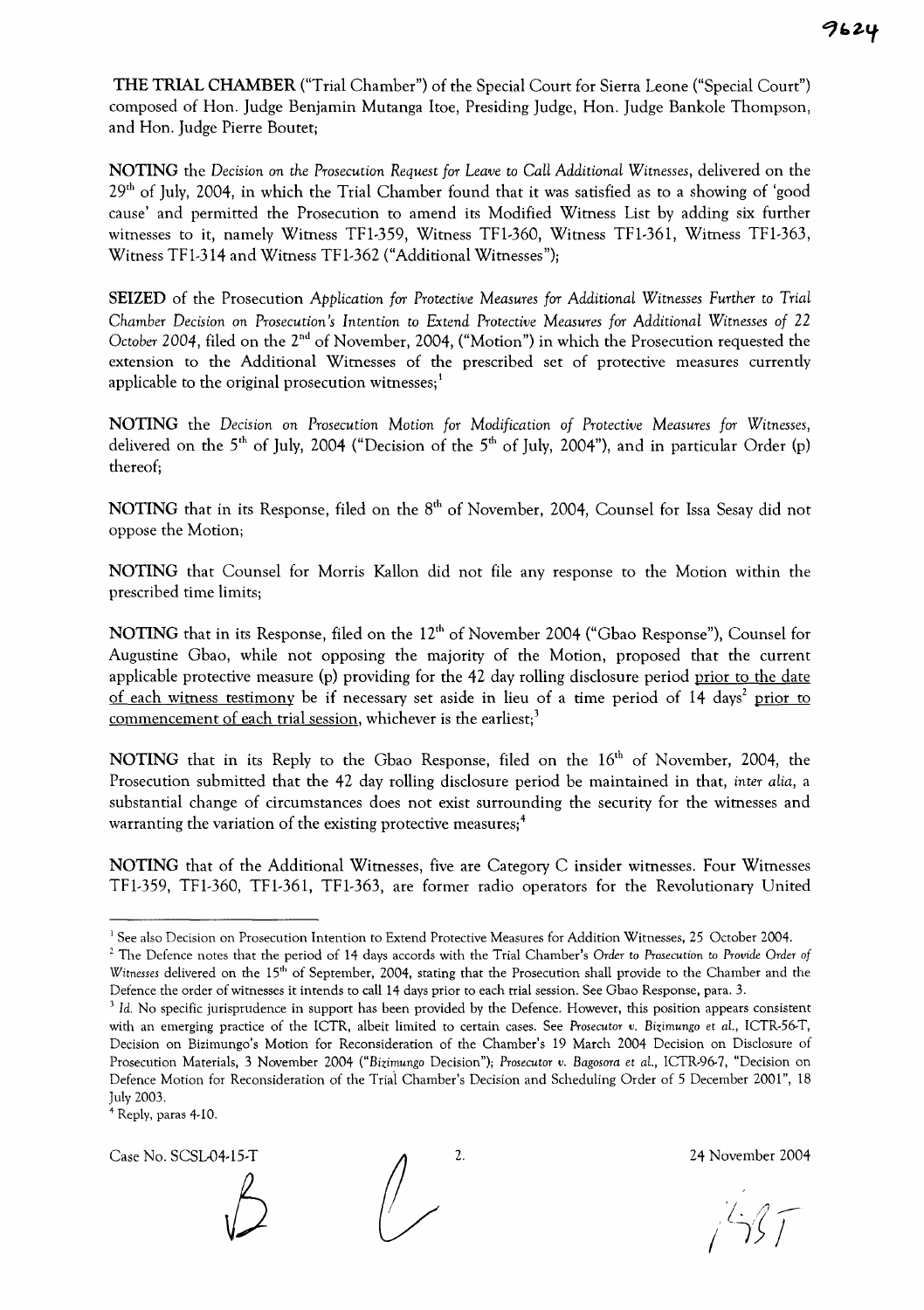Front/Armed Forces Revolutionary Council (RUF/AFRC); the fifth, TFl-362, is a former military trainer of abducted civilians forcibly recruited by the RUF; while the sixth, TFl-314, is a Category B witness and former female child soldier within the RUF who was forcibly married to an RUF combatant;

MINDFUL that in its Decision of the  $5<sup>th</sup>$  of July, 2004 the Trial Chamber noted that insider witnesses and their families were particularly vulnerable to acts of retaliation and potential harm if their identities were to be known to the public and that vulnerable witnesses such as children have a high risk of re-traumatisation and the possibility of stigmatisation and rejection is real and high;<sup>5</sup>

NOTING Articles 16(4) and 17(2) of the Statute of the Special Court for Sierra Leone ("Statute");

NOTING Rules 75(A) and (B), 53(A) and (C), 69 and *26bis* of the Rules of Procedure and Evidence ("Rules");

APPLYING THE PRINCIPLE that a decision on protective measures requires a balance to be struck between full respect for the rights of the Accused and the protection needs of victims and witnesses, within the legal framework of the Statute and Rules and within the context of a fair trial;

NOTING that the Trial Chamber in its Decision of the  $5<sup>th</sup>$  of July, 2004, granted the following protective measures to all witnesses in Group I (Witnesses of fact, including witnesses who are victims of sexual assault and gender crimes (Category A)j child witnesses (Category B) and insider witnesses (Category C));

- a. That all witnesses shall be referred to by pseudonyms at all times during the course of proceedings whether during the hearing or in documents, including the transcript of the proceedings;
- b. That the names, addresses, whereabouts and any other identifying information of witnesses shall be sealed and not included in any of the public records of the Special Court;
- c. That to the extent that the names, addresses, whereabouts or other identifying data concerning witnesses are contained in existing public documents of the Special Court, that information shall be expunged from those documents;
- d. That documents of the Special Court identifying witnesses shall not be disclosed to the public or media;
- e. That all witnesses testify with the use of a screening device from the public;
- f. That photographing, video-recording, sketching and recording or reproducing in any other manner of images of any witness of Group I (witnesses of fact) are prohibited while he or she is in the precincts of the Special Court;
- g. That the voice of witnesses in Category A (victims of sexual violence) during their testimony in trial be distorted in the speakers for the public;
- h. That witnesses in Category B (children) testify with the use of a closed-circuit television; the image appearing on the public's monitors being distorted;
- 1. That the voice of witnesses in Category C (insider witnesses) during their testimony in trial be distorted in the speakers for the public;
- j. The Defence shall refrain from sharing, discussing or revealing, directly or indirectly, any disclosed non-public materials of any sort, or any information contained in any such documents, to any person or entity other than the Defence;

Case No. SCSL04-15-T 24 November 2004

GJ. T

 $5$  Decision of the  $5<sup>th</sup>$  July, 2004, paras. 33-34.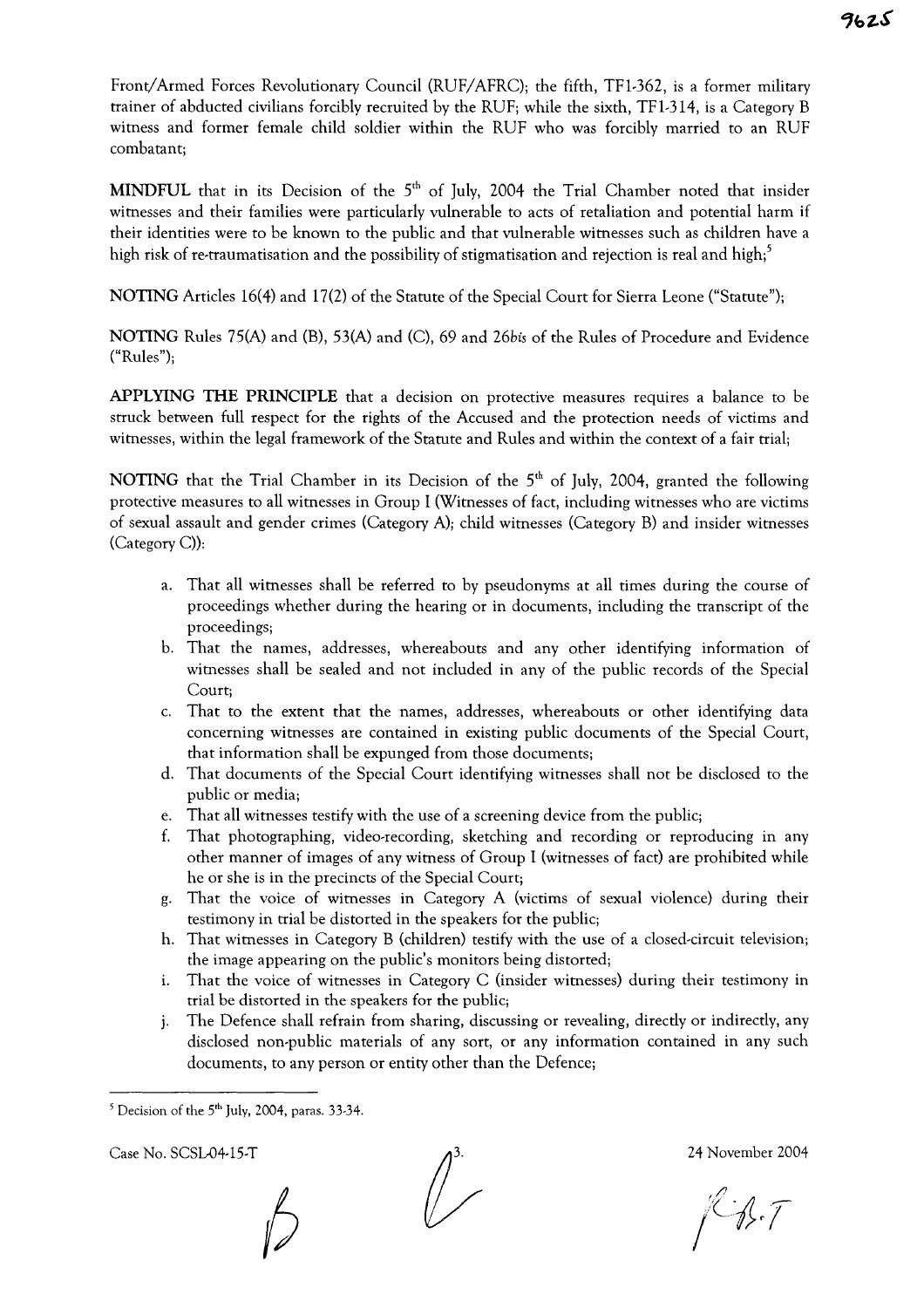- k. The Defence shall maintain a log indicating the name, address and position of each person or entity which receives a copy of, or information from, a witness statement, interview report or summary of expected testimony, or any other non-public material, as well as the date of disclosure; and that the Defence shall ensure that the person to whom such information was disclosed follows the order of non-disclosure;
- 1. The Defence shall provide to the Registrar and to the Defence Office a designation of all persons working on the Defence team who, pursuant to paragraph 35(f) above, have access to any information referred to in paragraphs 35(a) through 35(d) above, and requiring the Defence to advise the Registrar and to the Defence Office in writing of any changes in the composition of this Defence team;
- m. The Defence shall ensure that any member leaving the Defence team remits to the Defence team all disclosed non-public materials;
- n. The Defence shall return to the Registry, at the conclusion of the proceedings in this case, all disclosed materials and copies thereof, which have not become part of the public record;
- o. The Defence Counsel shall make a written request to the Trial Chamber or a Judge thereof, for permission to contact any Prosecution witness who is a protected witness or any relative of such person, and such request shall be timely served on the Prosecution. At the direction of the Trial Chamber or a Judge thereof, the Prosecution shall contact the protected person and ask for his or her consent or the parent's or guardian's consent if that person is under the age of 18, to an interview by the Defence, and shall undertake the necessary arrangements to facilitate such contact; and
- p. That the unredacted witness statements are to be disclosed to the Defence 42 days prior to the testimony at trial of these witnesses.

**EMPHASIZING** the position held in the Kondewa Decision,<sup>6</sup> that:

"The Republic of Sierra Leone is a relatively small community where people are bound to and in fact know and identify themselves very easily thereby increasing the danger of risk of a recruitment of hostilities against potential witnesses and victims and their families if they are identified by the indictees of their sympathisers as those whose testimony would incriminate them, or in due course and more still, the indictees who they support out there;"

**MINDFUL** of the fact that the security risks for witnesses who testify before the Special Court are acute, and the additional witnesses have not waived their right to protection;<sup>7</sup>

**RECOGNISING** the unique feature of the Special Court being located in Sierra Leone where the offences charged against the Accused are alleged to have been committed and that this fact has a substantial impact on the security considerations for victims and witnesses; $8$ 

Case No. SCSL04-15-T  $\bigwedge$  4. 24 November 2004

<sup>6</sup> *Prosecutor v. Kondewa,* SCSL-03-12-PT, Ruling on the Prosecution Motion for Immediate Protective Measures for Witnesses and Victims and for Non-Public Disclosure and Urgent Request for Interim Measures until Appropriate Protective Measures are in Place, 10 October 2003, para. 30.

<sup>7</sup> Motion, para. 12.

<sup>8</sup> See for example *Prosecutor v. Gbao,* SCSL-2003-09-PT, Decision on the Prosecution Motion for Immediate Protective Measures for Victims and Witnesses and for Non-Public Disclosure, 10 October 2003 *("Gbao* Protective Measures Decision"), paras. 21-25; see also *Prosecutor v. Norman* et aL, SCSL-2004-14-T, Decision on Prosecution Motion for Modification of Protective Measures for Witnesses, 8 June 2004, para. 29.